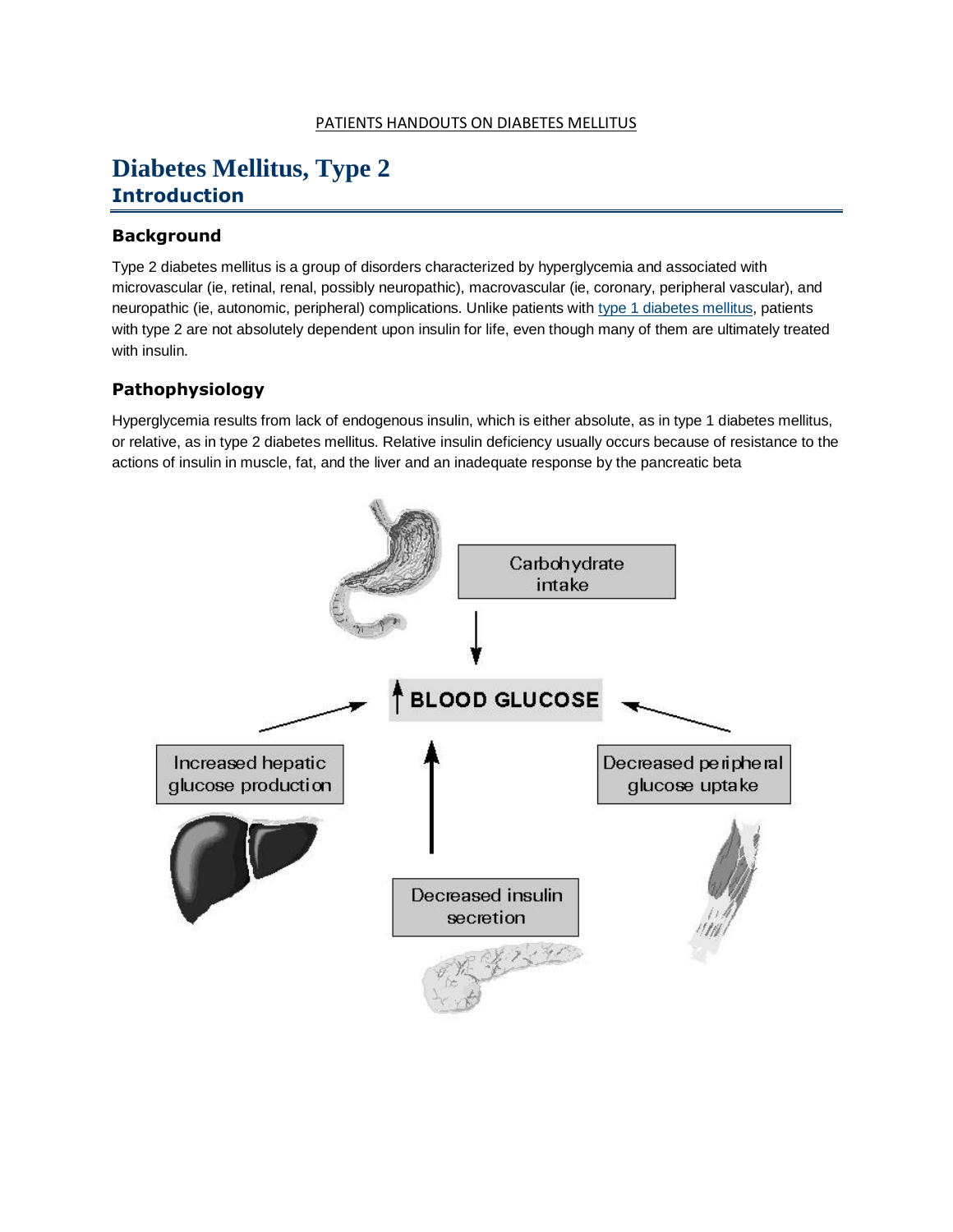## Diagnosis of Diabetes Mellitus

- Classic symptoms of diabetes mellitus (polyuria, polydipsia, polyphagia, and weight loss and random plasma glucose  $\geq$ 200 mg/dL
- Fasting plasma glucose ≥126 mg/dL
- Two hour post glucose load (75 g) plasma glucose ≥200 mg/dL, and confirmed by repeat test

fasting: no caloric intake for at least 8 hr plasma glucose obtained in a sodium fluoride (gray top) tube

# Laboratory Monitoring of Patients with Type 2 Diabetes Mellitus

| <b>Test</b>                        | HbA1c                                    | FLP                  | S cr | $U$ <i>m</i> $ab$ | ECG             |
|------------------------------------|------------------------------------------|----------------------|------|-------------------|-----------------|
| $Type 2 DM-$<br>insulin<br>treated | Every 3<br>months                        | Yearly Yearly Yearly |      |                   | <b>Baseline</b> |
| $Type 2 DM-$<br>no insulin         | Every 3-6 Yearly Yearly Yearly<br>months |                      |      |                   | Baseline        |